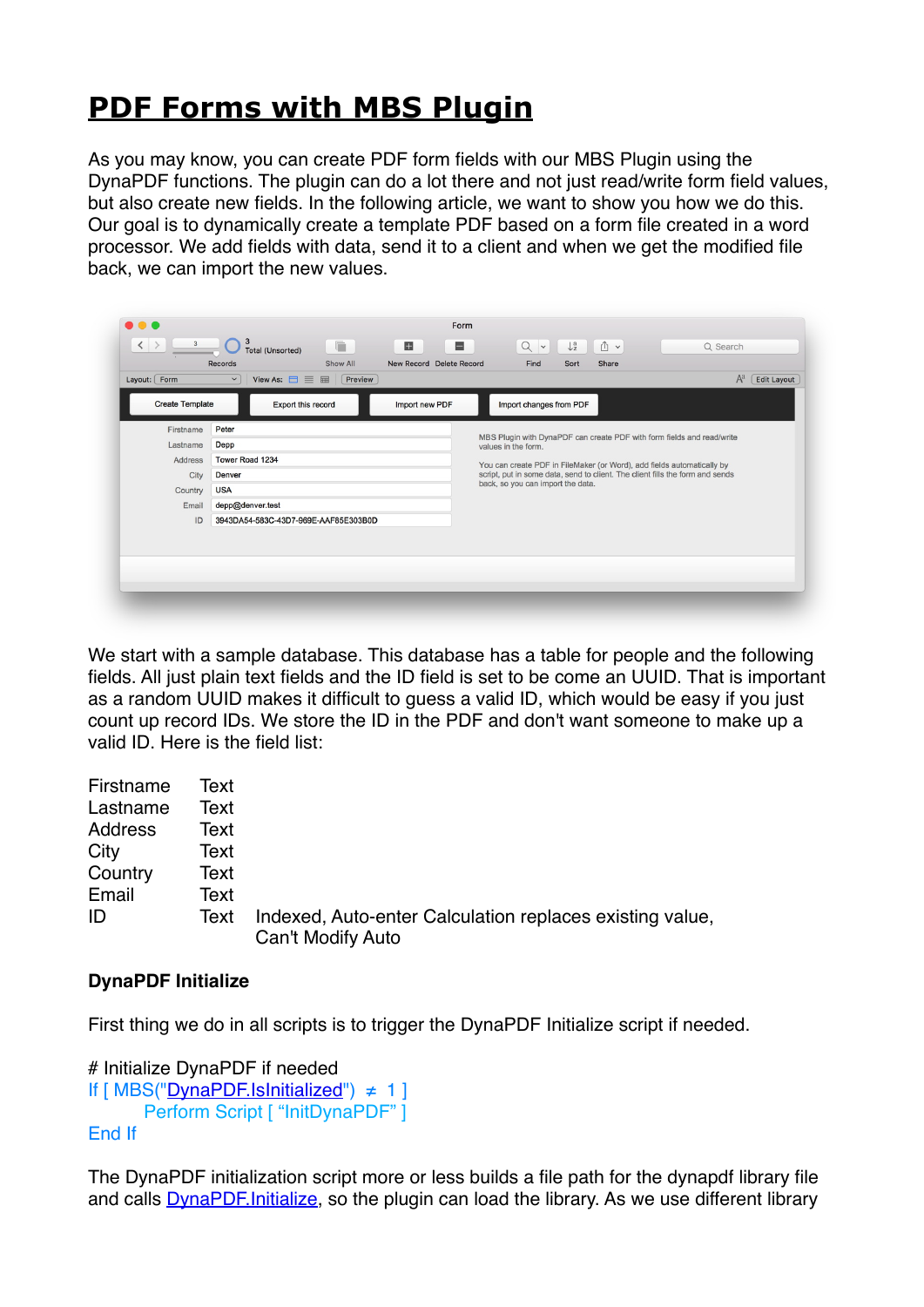files for Mac and Windows, you need to specify the right one. For a server, we usually put the file in the extension folder next to the plugin and just pass the file name, so the plugin locates the folder automatically.

# **Create fields**

For our example we have an existing form.pdf file, which I just created in Pages and print as PDF. You can use whatever PDF file you like or just create one in FileMaker. First the script gets the path to the Form.pdf and builds our template.pdf path.

Next we start a new PDF session with [DynaPDF.New](http://www.mbsplugins.eu/DynaPDFNew.shtml) and open the Form.pdf file using [DynaPDF.OpenPDFFromFile](http://www.mbsplugins.eu/DynaPDFOpenPDFFromFile.shtml) function. Of course you an use our [DynaPDF.OpenPDFFromContainer](http://www.mbsplugins.eu/DynaPDFOpenPDFFromContainer.shtml) function to read from a container field. Next we call [DynaPDF.ImportPDFFile](http://www.mbsplugins.eu/DynaPDFImportPDFFile.shtml) to read all the pages. The [DynaPDF.EditPage](http://www.mbsplugins.eu/DynaPDFEditPage.shtml) function opens the the first page for editing as we want to place the fields there. Next we define background and border colors for the new fields. Before we continue, here the script:

# Import form.pdf and add fields

```
#
Path.FileMakerPathToNativePath"; Substitute
( Get ( FilePath ); ".fmp12"; ".pdf")) ]
Set Variable [ $TemplatePath ; Value: Substitute ( $FormPath; "Form.pdf"; 
"Template.pdf") ]
#
# Clear current PDF document
"DynaPDF.New") ]
# Load PDF from file
DynaPDF.OpenPDFFromFile"; $pdf; $FormPath) ]
If [ MBS("IsError") ]
     Show Custom Dialog [ "Failed" ; "Failed to read PDF file." & \P & $r ]
Else
     DynaPDF.ImportPDFFile"; $pdf) ]
     DynaPDF.EditPage"; $pdf; 1) ]
     DynaPDF.SetFieldBackColor"; $pdf;
MBS("DynaPDF.RGB"; 200; 200; 200)) ]
     DynaPDF.SetFieldBorderColor"; $pdf; 0 /* black */) ]
     #
     # We position fields where we find label text
     Set Variable [$r ; Value: CreateTextField ( "Firstname" ; "Firstname:" ) ]
     Set Variable [$r ; Value: CreateTextField ("Lastname" ; "Lastname:") ]
     Set Variable [$r ; Value: CreateTextField ( "Address" ; "Address:" ) ]
     Set Variable [$r ; Value: CreateTextField ("City" ; "City:") ]
     Set Variable [$r ; Value: CreateTextField ( "Country" ; "Country:" ) ]
     Set Variable [ \frac{1}{2}r ; Value: CreateTextField ( "Email" ; "Email:" ) ]
     Set Variable [ $r ; Value: Let ( [ fieldName = "ID"; field = 
MBS( "DynaPDF.CreateTextField"; $pdf; fieldName; -1; 0; 200; 120; 10; 300; 20 ); r = 
DynaPDF.SetFieldFlags"; $pdf; field; "Hidden ReadOnly Invisible NoView") /* ves,
three ways to hide! */ ]; field ) ]
     #
     DynaPDF.EndPage"; $pdf) ]
     DynaPDF.OpenOutputFIle"; $pdf; $templatePath) ]
     If [ MBS("IsError") ]
```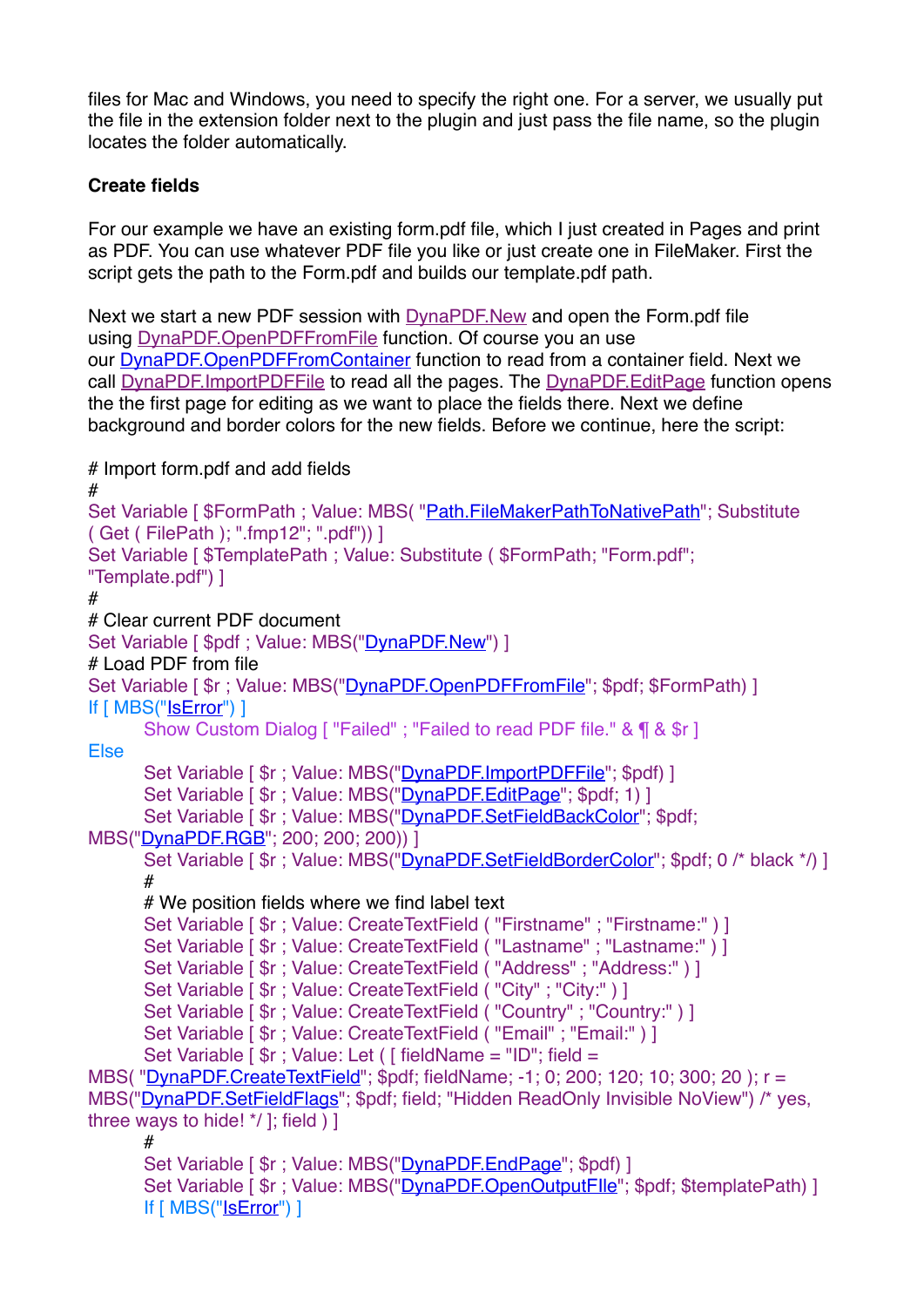Show Custom Dialog [ "Failed" ; "Failed to create PDF file." &  $\P$  & \$r ] End If End If Set Variable [  $\frac{1}{2}$ r ; Value: MBS("DynaPDF. Release"; \$pdf) ]

To create the fields, we use a pretty clever custom function:

```
CreateTextField( fieldName, findText )
Let (
[
found = MBS( "DynaPDF.FindText"; $pdf; fieldName; 0 );
posText1 = MiddleWords (found : 2 : 1):posNum1 = MBS( "Math.TextToNumber"; posText1 );
posText2 = MiddleWords (found ; 6 ; 1);posNum2 = MBS( "Math.TextToNumber"; posText2 );
field = MBS( "DynaPDF.CreateTextField"; $pdf; fieldName; -1; 0; 200; 120; 
posNum1-3; 300; posNum2-posNum1+5 );
r = MBS("DynaPDF.SetFieldBorderStyle"; $pdf; field; "Bevelled")
\mathbf{I}: field \mathbf{I}
```
As you see, we first call DynaPDF.FindText function to locate the text of the label in the PDF page. We get a position back and pick the two y positions from the rectangle. As I test this in Germany and the numbers come in US format, I need to use Math.TextToNumber to convert from text to number. Once we have a position, we can simply place a field with the given name. Maximum text length is 200 here and position is 120 point from left and posNum1-3 points from bottom of page. 300 is the width of the field and the height is dynamically based on he text size of the label.

After we created the fields for the data, we continue in the script with an invisible field for the ID. There we use [DynaPDF.SetFieldFlags](http://www.mbsplugins.eu/DynaPDFSetFieldFlags.shtml) to hide the field with 3 different flags. Yes, PDF standard defines three ways and we just use them all. Once all fields are completed, we close the page and than open an output file. Alternatively you can just call [DynaPDF.Save](http://www.mbsplugins.eu/DynaPDFSave.shtml) and get the result in a container field.

### **Export PDF with data**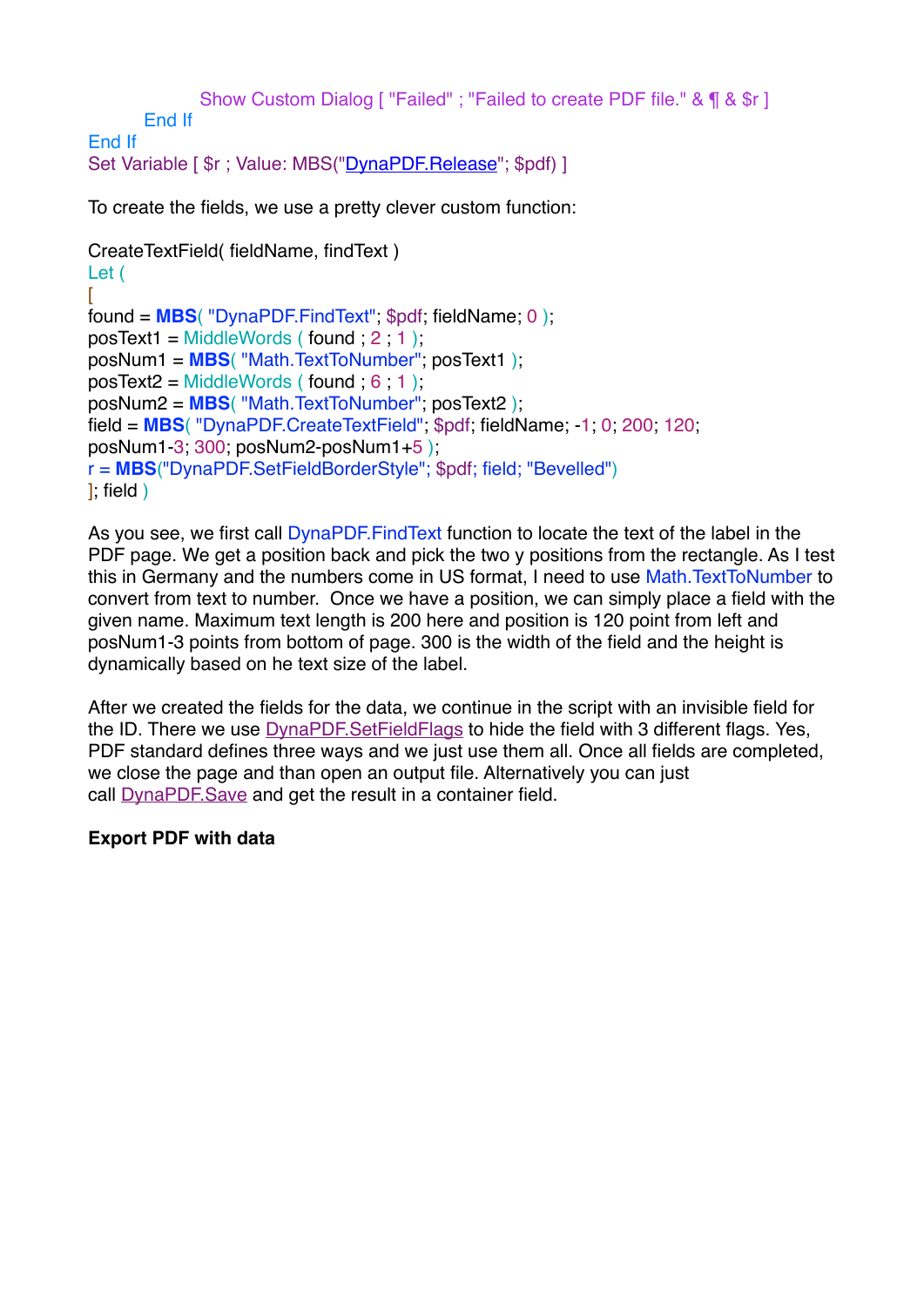#### **Registration form**

Please review your entries and let us know whether it's correct. If you need changes, please change text and send us back form. Peter Firstname: Depp Lastname: Address: **Tower Road 1234** Denver City: Country: **USA** Email: depp@denver.test

The next script exports data from one record into a PDF file. We use FileDialog functions in MBS Plugin to ask for a file path, than import the template and create a new PDF file at the given file path. For each field, we simply call [DynaPDF.SetTextFieldValue](http://www.mbsplugins.eu/DynaPDFSetTextFieldValue.shtml) function and pass the field name and value. When the PDF is closed, the file is saved and you can email it to an user.

# Ask user for file location to save to

```
#
Set Variable [ \frac{1}{2}r ; Value: MBS("FileDialog.Reset") ]
Set Variable [ \text{\$r}FileDialog.SetMessage"; "Please select PDF file") ]
Set Variable [ rFileDialog.SetNameFieldStringValue"; "Export" &
Get(RecordID ) & ".pdf") ]
Set Variable [ \text{\$r}FileDialog.SaveFileDialog") ]
If \lceil $r \neq "OK" ]
      Exit Script [ Text Result: ]
End If
#
"FileDialog.GetPath": 0) ]
Set Variable [ $TemplatePath ; Value: MBS( "Path.FileMakerPathToNativePath"; Substitute
( Get ( FilePath ); "Form.fmp12"; "Template.pdf")) ]
#
#
# Clear current PDF document
"DynaPDF.New") ]
# Load PDF from file
DynaPDF.OpenPDFFromFile"; $pdf; $TemplatePath) ]
If [ MBS("IsError") 1
      Show Custom Dialog [ "Failed" ; "Failed to read PDF file." & \P & $r ]
Else
      Set Variable [ \frac{1}{2}DynaPDF.ImportPDFFile"; $pdf) ]
      Set Variable [ \text{\$r}DynaPDF.OpenOutputFile"; $pdf; $outputPath) ]
      If [ MBS("IsError") ]
            Show Custom Dialog [ "Failed" ; "Failed to create PDF file." & \P & $r ]
      End If
```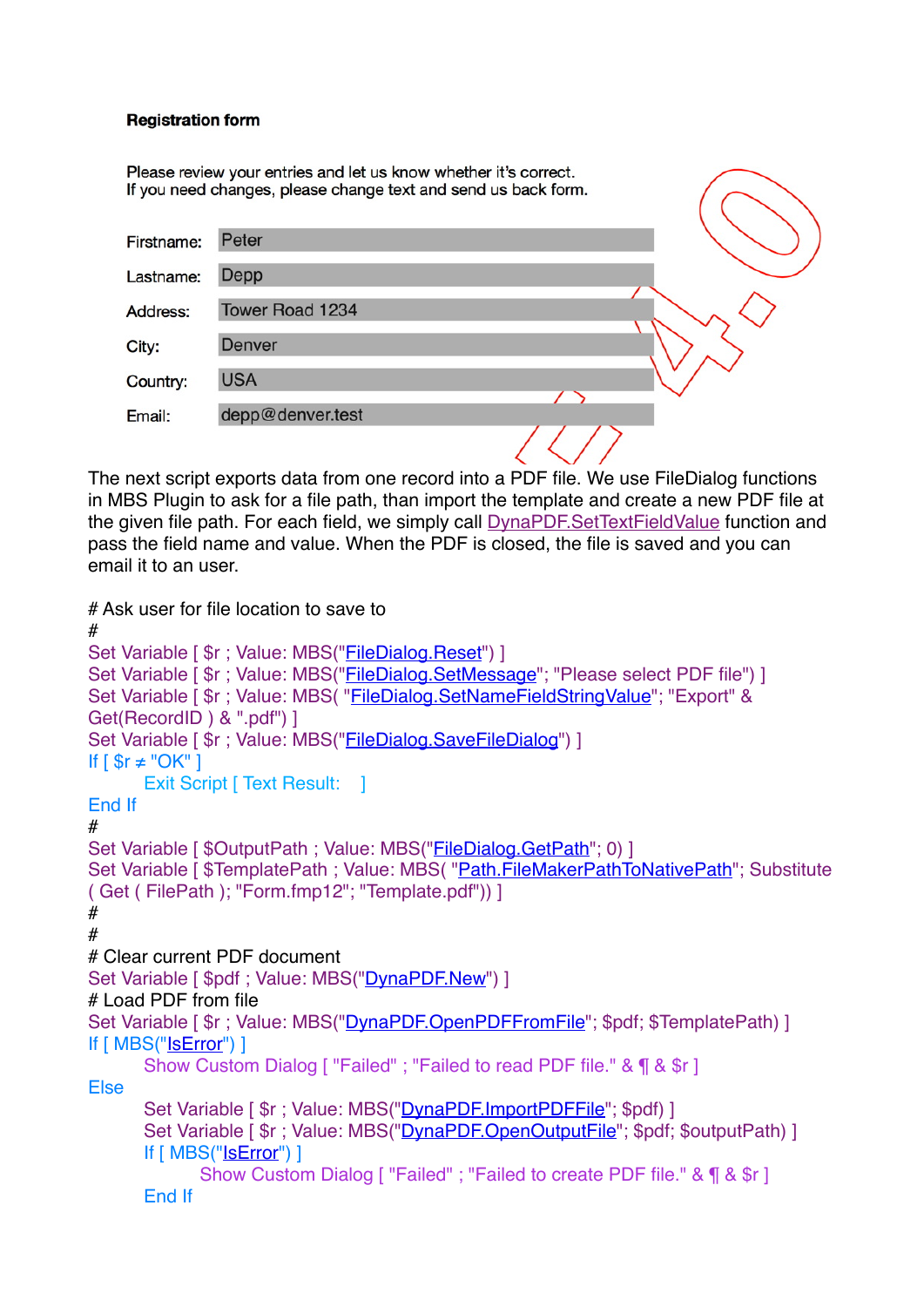# Write form values into form Set Variable [  $r : Value$ : MBS( "[DynaPDF.SetTextFieldValue"](http://www.mbsplugins.eu/DynaPDFSetTextFieldValue.shtml); \$pdf; "Firstname"; Form::Firstname; ""; "left" ) ] Set Variable [\$r; Value: MBS("[DynaPDF.SetTextFieldValue"](http://www.mbsplugins.eu/DynaPDFSetTextFieldValue.shtml); \$pdf; "Lastname"; Form::Lastname; ""; "left" ) ] Set Variable [  $\text{\$r}$  ; Value: MBS( "[DynaPDF.SetTextFieldValue"](http://www.mbsplugins.eu/DynaPDFSetTextFieldValue.shtml); \$pdf; "Address"; Form::Address; ""; "left") ] Set Variable [  $r : Value$ : MBS( "DvnaPDF.SetTextFieldValue": \$pdf: "City": Form::City; ""; "left" ) ] Set Variable [\$r; Value: MBS("[DynaPDF.SetTextFieldValue"](http://www.mbsplugins.eu/DynaPDFSetTextFieldValue.shtml); \$pdf; "Country"; Form::Country; ""; "left" ) ] Set Variable [  $\text{\$r}$  ; Value: MBS( "[DynaPDF.SetTextFieldValue"](http://www.mbsplugins.eu/DynaPDFSetTextFieldValue.shtml); \$pdf; "Email"; Form::Email; ""; "left" ) ] Set Variable [  $\frac{1}{2}r$  ; Value: MBS( "[DynaPDF.SetTextFieldValue"](http://www.mbsplugins.eu/DynaPDFSetTextFieldValue.shtml); \$pdf; "ID"; Form::ID;  $\cdots$ : "left")] End If Set Variable [  $\text{\$r}$  ; Value: MBS("[DynaPDF.Release"](http://www.mbsplugins.eu/DynaPDFRelease.shtml); \$pdf) ]

# **Import updated data**

When you get back the file, you can use the following script to import the data for an existing record. The script for creating a newer record is a bit easier and included in sample database.

The key here is that we use **[DynaPDF.GetField](http://www.mbsplugins.eu/DynaPDFGetField.shtml)** to get the text from the ID field. This could be anything as some user may have changed it. We use the text only for the search to find a record with a matching ID. If we find such a record, we update the values, otherwise we show an error message to the user:

```
# Ask user for file path
Set Variable [ rFileDialog.Reset") ]
FileDialog.SetMessage"; "Please select PDF file") ]
Set Variable [ \frac{1}{2}FileDialog.OpenFileDialog") ]
If [sr \neq "OK"]Exit Script [ Text Result: ]
End If
#
FileDialog.GetPath"; 0) ]
#
#
# Clear current PDF document
"DynaPDF.New") ]
# Load PDF from file
DynaPDF.OpenPDFFromFile"; $pdf; $path) ]
If [ MBS("IsError") ]
     Show Custom Dialog [ "Failed" ; "Failed to read PDF file." & \P & $r ]
Else
     Set Variable [ \text{\$r}DynaPDF.ImportPDFFile": $pdf) ]
     #
     # Look for record by ID
     Set Variable [ $IDDynaPDF.GetField"; $pdf; "ID"; "Value" ) ]
     Set Error Capture [ On ]
```